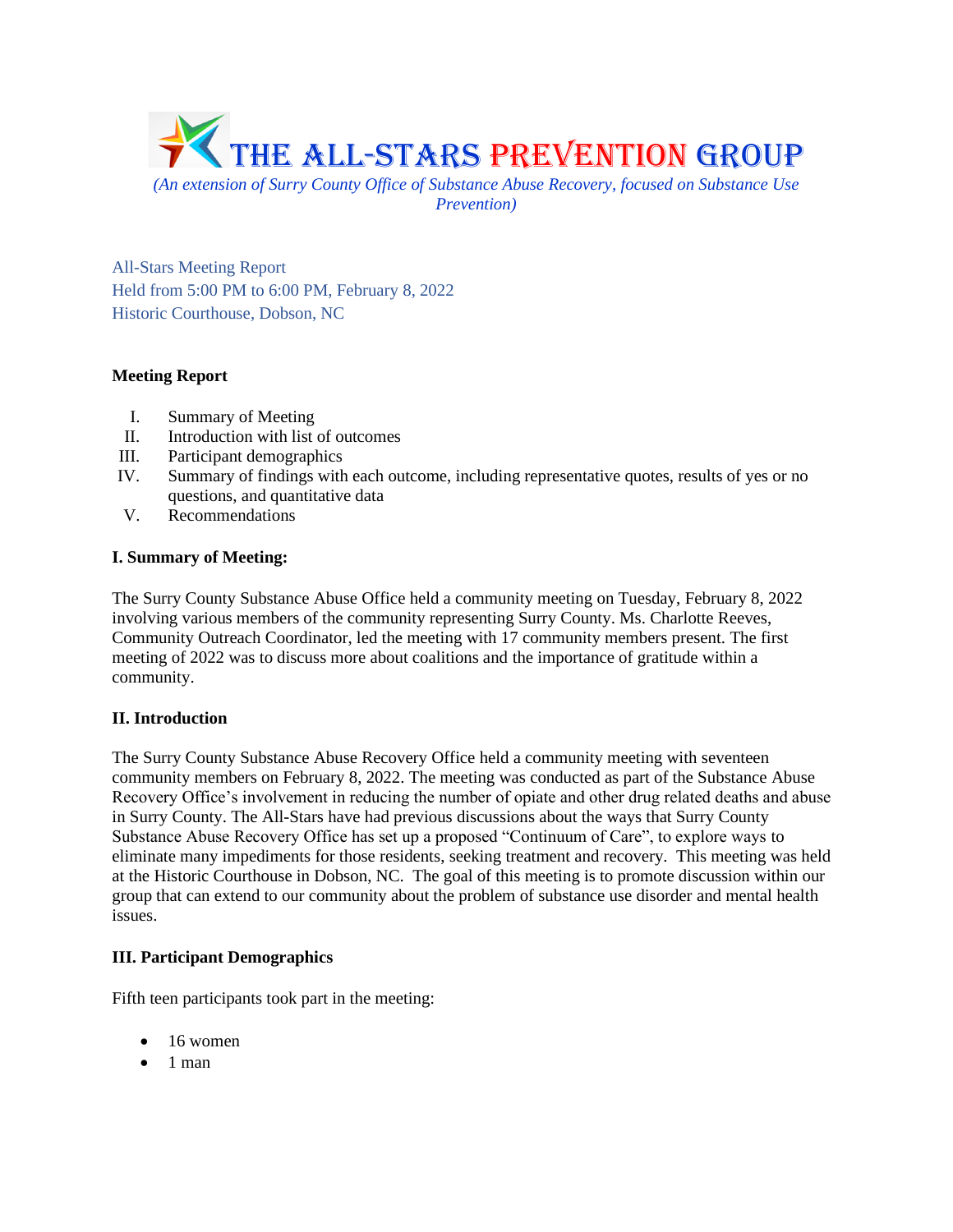#### **IV. Participant Perspectives**

- **Perspective 1:** Charlotte Reeves welcomed everyone and announced that tonight will be a short meeting along with group discussion. She first welcomed all members back and thanked them for their continuous collaboration. She then introduces our transportation coordinator, Deborah Giep, who gave a short update on stats for Ride the Road to Recovery, for instance, the number of hours that drivers have spent in the car with people travelling back and forth to treatment and the number of total miles driven in the transportation program.
- **Perspective 2:** Furthermore, Ms. Reeves elaborates on the efforts of distributing naloxone within the community and the recent delay of naloxone distribution for the month of February due to having to create a new policy and collaboration with North Carolina Department of Health and Human Services [DHHS].
- **Perspective 3:** Ms. Reeves led a discussion regarding the premature thought of creating subcommittees and discussed the expansion of the coalition. Such subcommittees mentioned include committees for youth, for community events, communication, etc.
- **Perspective 4:** Next, Charlotte opened the floor up to general discussion of the All-Stars. The discussion was regarding opinions and concerns and targeted aspects of the coalition that team members want to work on.
- **Perspective 5:** Ultimately, Ms. Reeves introduces savoring gratitude and discussed ways to practice daily gratitude. All-Stars were given a work packet to learn ways to savor gratitude and were given the opportunity to reflect on instances where they felt as if they experienced gratitude.
- **Prevention 6:** Ms. Reeves mentioned the next scheduled meeting being held March 8, 2022, at 5 pm where updates and future coalition efforts will be continued.
- **Prevention 7:** Ms. Reeves thanked everyone for attending the meeting and participating in the discussion and activity regarding the importance of prevention work in our community and ended the meeting.

## **V. Recommendations**

The All-Star Prevention Group Members that were present all agreed that sharing ideas, monthly, is a great educational opportunity. Once again, everyone agrees that the substance abuse problems continue to be a major issue for those who are suffering with the problem, their families, and our County. The meeting was adjourned and will meet again in the month of March. Everyone was informed to check their email for The All-Star Prevention Group correspondence. The members were briefed that there will also be an email sent out with the February Meeting Minutes and an announcement of the next scheduled meeting date and location. Thank you to the new participants who attended this meeting. It was a great success.

Charlotte Reeves also requested that everyone check out the Surry County Opioid Response Effort Facebook page and website at surrycountycares.com.

If you have any questions, or need additional information, please contact: